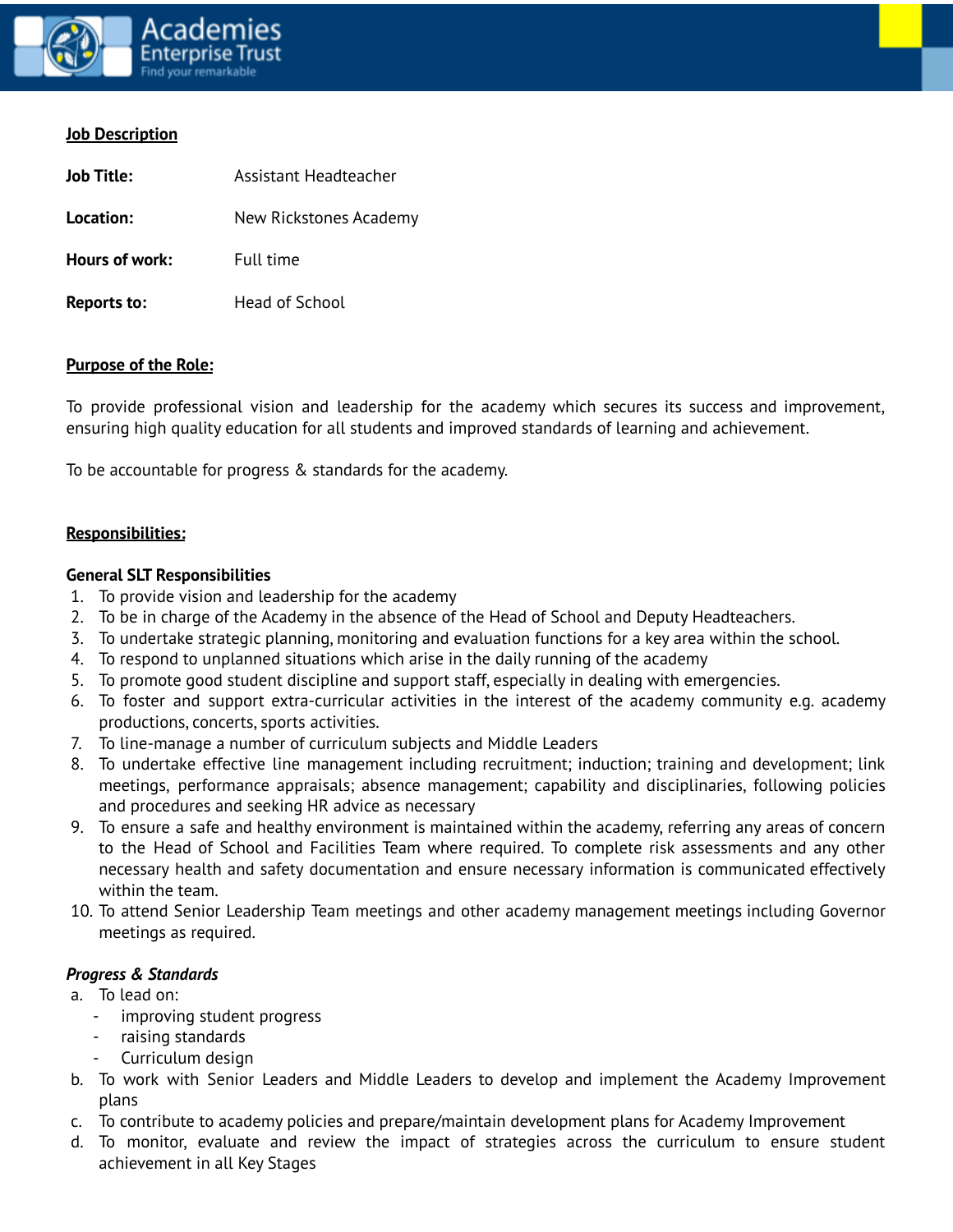- e. To be responsible for evaluating student/department performance and to identify the priorities that will lead to continuous improvement and raising standards
- f. To manage intervention budgets
- g. To monitor the quality of the extra-curricular provision and ensure this supports the needs of the students
- h. To implement and sustain effective monitoring and observation systems
- i. To work with Senior Leaders and Middle Leaders to motivate, support, challenge and develop staff to ensure student outcomes improve
- j. To provide information, objective advice and support to the governors to enable it to meet its responsibilities.
- k. To present a coherent and accurate account of the academy's performance in forms appropriate to a range of audiences including governors, the LA, partner academies, parents/carers and Ofsted
- l. To create an ethos which secures sustained improvement beyond the classroom to prepare students for opportunities, responsibilities and experiences in adult life
- m. To develop effective strategies for transition from KS3 to KS4 and KS4 to KS5 to maximise student progress
- n. To coordinate and track student intervention and ensure that it effectively responds to data

### **SLT Framework**

*The following four areas are taken from the DfE National standards of excellence for headteachers: Departmental* advice for headteachers, governing boards and aspiring headteachers. They will form the basis of your professional *development.*

## **Qualities & Knowledge**

- I. To hold and articulate clear values and moral purpose, focused on providing a world-class education for the pupils they serve.
- II. To demonstrate optimistic personal behaviour, positive relationships and attitudes towards their pupils and staff, and towards parents, governors and members of the local community.
- III. To lead by example with integrity, creativity, resilience, and clarity drawing on their own scholarship, expertise and skills, and that of those around them.
- IV. To sustain wide, current knowledge and understanding of education and school systems locally, nationally and globally, and pursue continuous professional development.
- V. To work with political and financial astuteness, within a clear set of principles centred on the school's vision, ably translating local and national policy into the school's context.
- VI. To communicate compellingly the school's vision and drive the strategic leadership,empowering all pupils and staff to excel.

### **Students & Staff**

- I. To demand ambitious standards for all pupils, overcoming disadvantage and advancing equality, instilling a strong sense of accountability in staff for the impact of their work on pupils' outcomes.
- II. To secure excellent teaching through an analytical understanding of how pupils learn and of the core features of successful classroom practice and curriculum design, leading to rich curriculum opportunities and pupils' well-being.
- III. To establish an educational culture of 'open classrooms' as a basis for sharing best practice within and between schools, drawing on and conducting relevant research and robust data analysis.
- IV. To create an ethos within which all staff are motivated and supported to develop their own skills and subject knowledge, and to support each other.
- V. To identify emerging talents, coaching current and aspiring leaders in a climate where excellence is the standard, leading to clear succession planning.
- VI. To hold all staff to account for their professional conduct and practice.

# **Systems and Process**

- I. To ensure that the school's systems, organisation and processes are well considered, efficient and fit for purpose, upholding the principles of transparency, integrity and probity.
- II. To provide a safe, calm and well-ordered environment for all pupils and staff, focused on safeguarding pupils and developing their exemplary behaviour in school and in the wider society.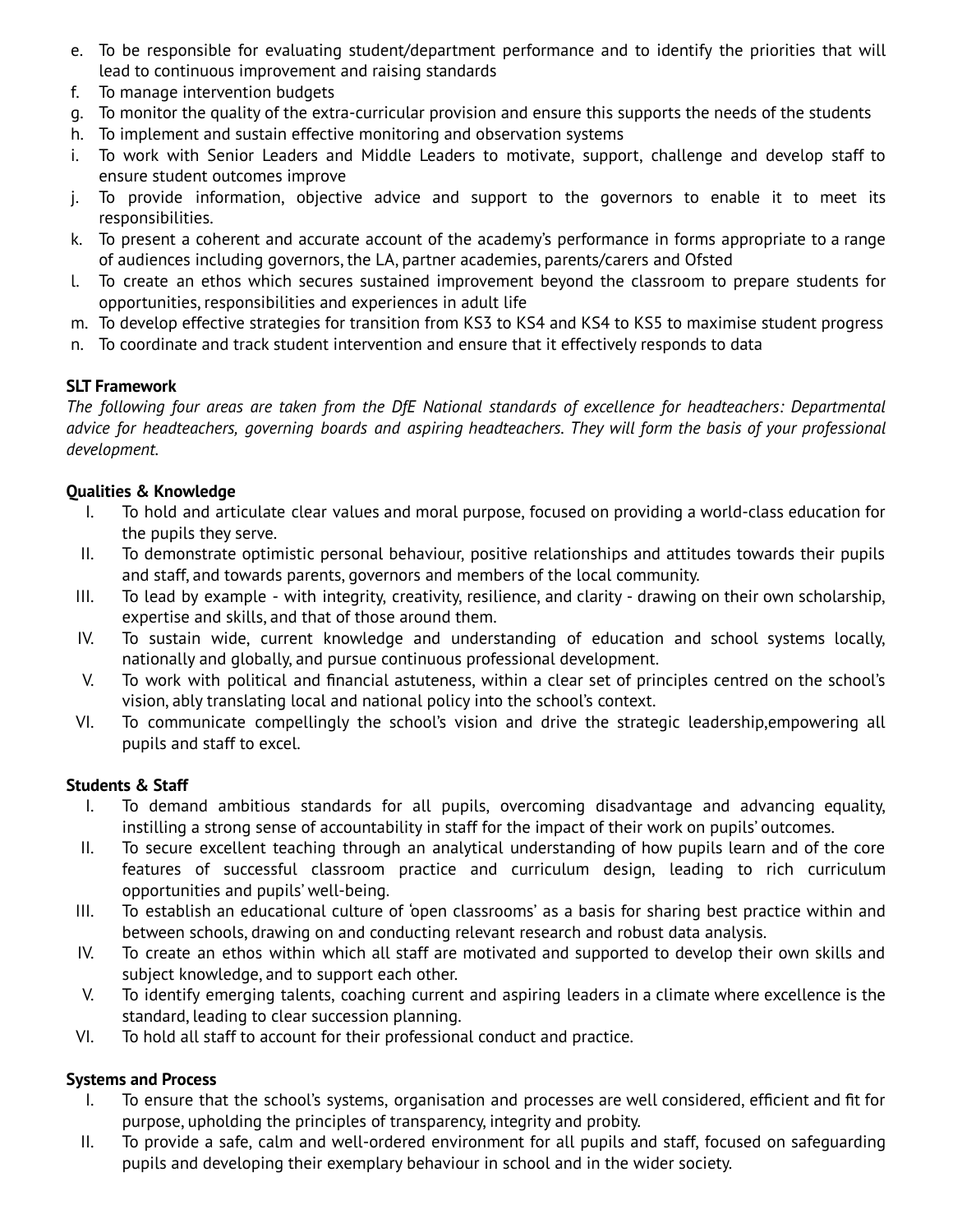- III. To establish rigorous, fair and transparent systems and measures for managing the performance of all staff, addressing any under-performance, supporting staff to improve and valuing excellent practice.
- IV. To welcome strong governance and actively support the governing board to understand its role and deliver its functions effectively – in particular its functions to set school strategy and hold the headteacher to account for pupil, staff and financial performance.
- V. To exercise strategic, curriculum-led financial planning to ensure the equitable deployment of budgets and resources, in the best interests of pupils' achievements and the school's sustainability.
- VI. Distribute leadership throughout the organisation, forging teams of colleagues who have distinct roles and responsibilities and hold each other to account for their decision making.

### **The self-improving school system**

- I. Create outward-facing schools which work with other schools and organisations in a climate of mutual challenge - to champion best practice and secure excellent achievements for all pupils.
- II. Develop effective relationships with fellow professionals and colleagues in other public services to improve academic and social outcomes for all pupils.
- III. Challenge educational orthodoxies in the best interests of achieving excellence, harnessing the findings of well evidenced research to frame self-regulating and self- improving schools.
- IV. Shape the current and future quality of the teaching profession through high quality training and sustained professional development for all staff.
- V. Model entrepreneurial and innovative approaches to school improvement, leadership and governance, confident of the vital contribution of internal and external accountability.
- VI. Inspire and influence others within and beyond schools to believe in the fundamental importance of education in young people's lives and to promote the value of education.

### **Employee value proposition:**

We passionately believe that every child can discover their own remarkable life. It's what motivates us around here. We know this vision requires something extra. Which is why at AET, you'll find more. More opportunities, so you can forge your own path. More care and support, so you can prioritise what matters most. More purpose, for you and for the children we're inspiring. Come inspire their remarkable with us.

### **Our values:**

The post holder will be expected to operate in line with our values which are:

- Be unusually brave
- Discover what's possible
- Push the limits
- Be big hearted

### **Other clauses:**

- 1. The above responsibilities are subject to the general duties and responsibilities contained in the Statement of Conditions of Employment/ Teachers' Pay and Conditions.
- 2. This job description allocates duties and responsibilities but does not direct the particular amount of time to be spent on carrying them out and no part of it may be so construed.
- 3. The job description is not necessarily a comprehensive definition of the post. It will be reviewed at least once a year and it may be subject to modification or amendment at any time after consultation with the holder of the post.
- 4. This job description may be varied to meet the changing demands of the academy at the reasonable discretion of the Head of School / Executive Principal
- 5. There may be occasions when it will be necessary to cover other Administrative roles within the academy or to work with the administrative team when there are peaks and pressing issues.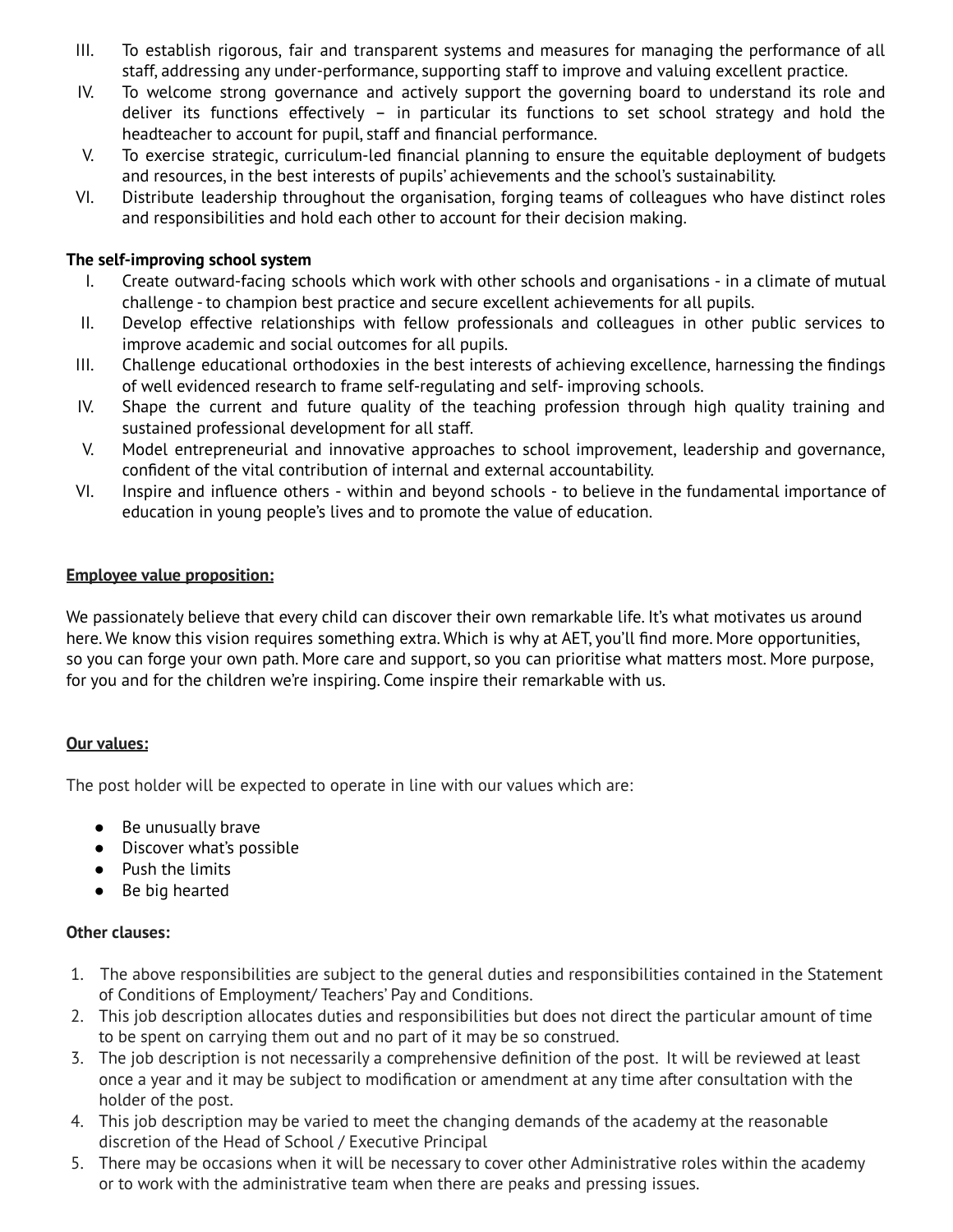- 6. This job description does not form part of the contract of employment. It describes the way the post holder is expected and required to perform and complete the particular duties as set out in the foregoing.
- 7. Postholder may deal with sensitive material and should maintain confidentiality in all academy related matters.

# **Safeguarding**

We are committed to safeguarding and protecting the welfare of children and expect all staff and volunteers to share this commitment. A Disclosure and Barring Service Certificate will be required for all posts. This post will be subject to enhanced checks as part of our Prevent Duty.

# **Equality, Equity, Diversity and Inclusion**

At AET, we want all of our employees to feel included bringing their passion, creativity and individuality to work. We value all cultures, backgrounds and experiences, and we truly believe that diversity drives innovation. Join our family and help us inspire every child to choose a remarkable life.